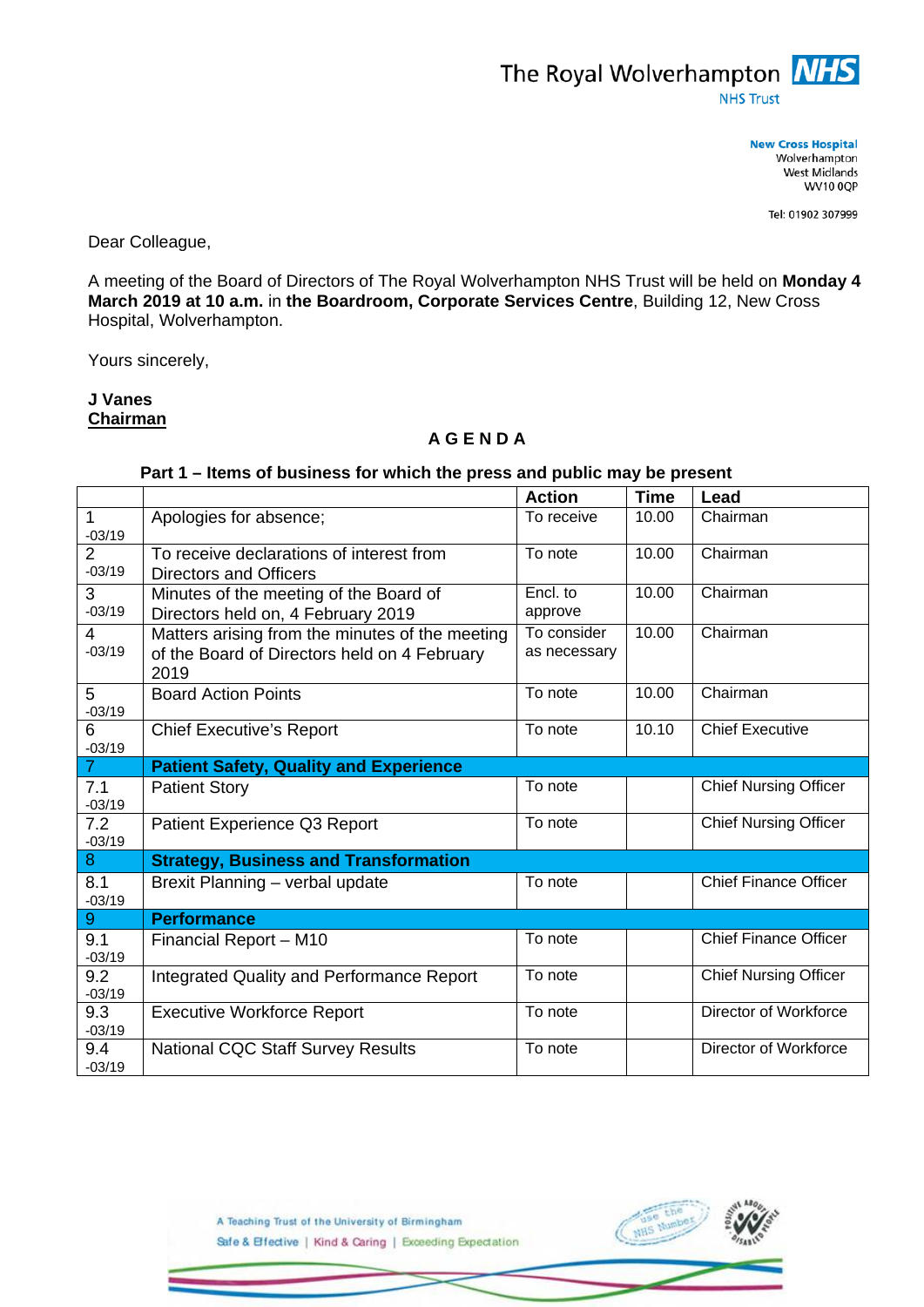| 10                    | <b>Annual, Six monthly and Quarterly reports</b>                                                        |            |                              |  |  |  |  |  |  |  |
|-----------------------|---------------------------------------------------------------------------------------------------------|------------|------------------------------|--|--|--|--|--|--|--|
| 10.1<br>$-03/19$      | Clinical Audit Case Study - deferred to 13 May<br><b>Trust Board</b>                                    |            |                              |  |  |  |  |  |  |  |
| 10.2<br>$-03/19$      | <b>Education Report and Undergraduate</b><br><b>Education Academy</b>                                   | To note    | <b>Medical Director</b>      |  |  |  |  |  |  |  |
| 11                    | <b>Governance, Risk and Regulatory</b>                                                                  |            |                              |  |  |  |  |  |  |  |
| 11.1                  | Chief Nursing Officer (CNO) including                                                                   | To note    | <b>Chief Nursing Officer</b> |  |  |  |  |  |  |  |
| $-03/19$              | Dashboard & Progress on Strategy                                                                        |            |                              |  |  |  |  |  |  |  |
| 11.2                  | <b>CNO Governance Report including Trust Risk</b>                                                       | To note    | <b>Chief Nursing Officer</b> |  |  |  |  |  |  |  |
| $-03/19$              | Register (TRR)                                                                                          |            |                              |  |  |  |  |  |  |  |
| 11.3<br>$-03/19$      | <b>Maternity Incentive Scheme</b>                                                                       | To note    | <b>Chief Nursing Officer</b> |  |  |  |  |  |  |  |
| 11.4<br>$-03/19$      | Board Assurance Framework (BAF)                                                                         | To note    | <b>Company Secretary</b>     |  |  |  |  |  |  |  |
| 11.5<br>$-03/19$      | Strategies - review update                                                                              | To approve | Chief Nursing Officer        |  |  |  |  |  |  |  |
| 11.6<br>$-03/19$      | <b>Mortality Strategy</b>                                                                               | To approve | <b>Medical Director</b>      |  |  |  |  |  |  |  |
| 11.7<br>$-03/19$      | Kark 'Fit & Proper Persons Regulation Review'<br>Summary of Recommendations                             | To note    | <b>Company Secretary</b>     |  |  |  |  |  |  |  |
| 11.8<br>$-03/19$      | 7 Day Services                                                                                          | To approve | <b>Medical Director</b>      |  |  |  |  |  |  |  |
| 11.9<br>$-03/19$      | <b>Cleaning Strategy</b>                                                                                | To approve | <b>Chief Nursing Officer</b> |  |  |  |  |  |  |  |
| 12 <sub>2</sub>       | <b>Feedback from Board Committees</b>                                                                   |            |                              |  |  |  |  |  |  |  |
| <b>Chairs Reports</b> |                                                                                                         |            |                              |  |  |  |  |  |  |  |
| 12.1<br>$-03/19$      | Chairs Report of the Trust Management<br>Committee of 22 February 2019                                  | To note    | Chair                        |  |  |  |  |  |  |  |
| 12.2                  | Agreed Terms of Reference of the Trust                                                                  |            |                              |  |  |  |  |  |  |  |
| $-03/19$              | Management Committee - deferred to 1/4/19                                                               |            |                              |  |  |  |  |  |  |  |
| 12.3<br>$-03/19$      | Chairs Report of the Finance & Performance<br>Committee of 20 February 2019                             | To note    | Chair                        |  |  |  |  |  |  |  |
| 12.4<br>$-03/19$      | Chairs Report of the Quality Governance and<br>Assurance Committee (QGAC) of 20 February<br>2019        | To note    | Chair                        |  |  |  |  |  |  |  |
| 12.5<br>$-03/19$      | Chairs Report of the Audit Committee of<br>12 February 2019                                             | To note    | Chair                        |  |  |  |  |  |  |  |
| 12.6<br>$-03/19$      | Agreed Terms of Reference of the Audit<br>Committee                                                     | To note    | Chair                        |  |  |  |  |  |  |  |
| 12.7                  | Chairs Report of the Workforce Organisational                                                           | To note    | Chair                        |  |  |  |  |  |  |  |
| $-03/19$              | Development Committee (WODC) of                                                                         |            |                              |  |  |  |  |  |  |  |
|                       | 22 February 2019                                                                                        |            |                              |  |  |  |  |  |  |  |
|                       | Minutes from Committees in respect of which the Chair's report has already been submitted to the Board: |            |                              |  |  |  |  |  |  |  |
| 12.8<br>$-03/19$      | Approved Minutes of the Trust Management<br>Committee of 25 January 2019                                | To note    | Chair                        |  |  |  |  |  |  |  |
| 12.9<br>$-03/19$      | Approved Minutes of the Finance and<br>Performance Committee of 23 January 2019                         | To note    | Chair                        |  |  |  |  |  |  |  |
| 12.10<br>$-03/19$     | Approved Minutes of the QGAC Committee of<br>23 January 2019                                            | To note    | Chair                        |  |  |  |  |  |  |  |
| 12.11<br>$-03/19$     | Approved Minutes of the Audit Committee of 6<br>December 2018                                           | To note    | Chair                        |  |  |  |  |  |  |  |
| 12.12                 | Approved Minutes of the Workforce                                                                       | To note    | Chair                        |  |  |  |  |  |  |  |
| $-03/19$              | <b>Organisational Development Committee</b><br>(WODC) of 19 December 2018                               |            |                              |  |  |  |  |  |  |  |